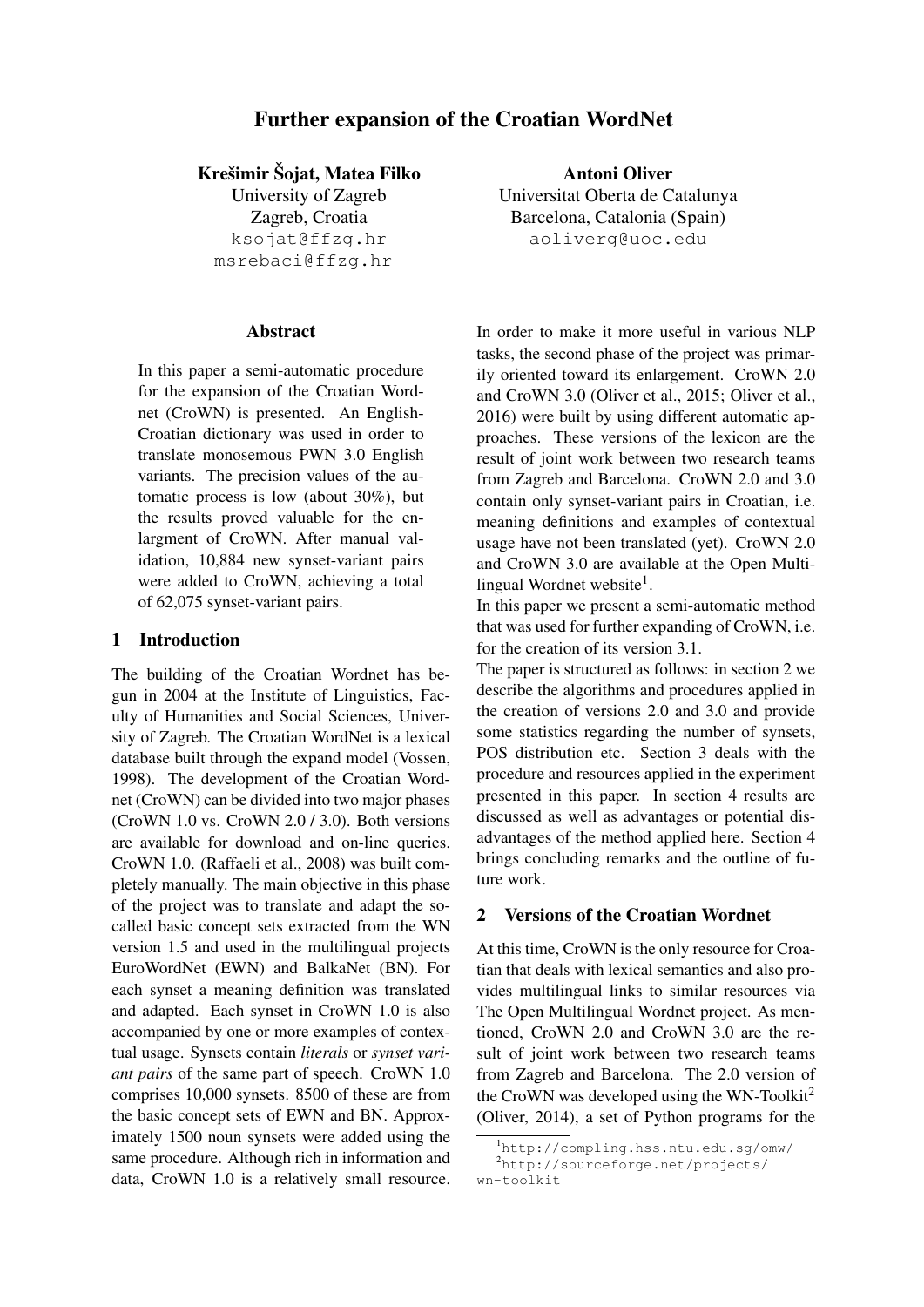automatic creation of wordnets following the expand model. The WN-Toolkit implements 3 different strategies for wordnet creation:

1. Dictionary-based strategy - bilingual dictionaries are used to translate English variants associated with each synset. The strategy can deal only with monosemous English variants, i.e. variants associated with a single synset.

2. BabelNet-based strategy - the data from the BabelNet (Navigli and Ponzetto, 2010) file was extracted in order to obtain the data for CroWN.

3. Parallel-corpus-based strategy - in order to extract a target language wordnet, at least the English part of a parallel corpus should be sense tagged with PWN synsets. As such resources are rare and not easily available, two additional procedures were used for the creation of such a corpus: machine translation of sense-tagged corpora and automatic sense tagging of the English part of the parallel corpus.

Another line of work in CroWN 2.0 was oriented towards the enlargement of verbal synsets in CroWN. In CroWN 1.0 nouns make up almost 75 % of the whole lexicon (7391 noun synsets vs. 2318 verb synsets). The goal was to make CroWN a more balanced and representative resource for Croatian by enlarging the number of verbs. For this purpose we used CroDeriV  $(\text{Šojat et al.}, 2013)^3$ , a large derivational database of Croatian verbs. The data was extracted and matched with PWN automatically. A more detailed account of the procedure and results is given in (Oliver et al., 2015). As in all other procedures described here, all candidates for synsets were manually checked and corrected if necessary. Taking into account that every automatic processing of data is followed by a manual revision, all procedures discussed here can be considered as semi-automatic.

With all these strategies we reached the 70.63 % of the Core synsets ((Boyd-Graber et al., 2006)). Finally, we manually populated CroWN 2.0 with the remaining 1,456 synsets, thus reaching 100 % of the Core WordNet.

For the creation of the version 3.0 we used a new version of the WN-Toolkit. It implements several strategies for mapping lexical resources (Wikipedia, Wiktionary and Omegawiki). An extensive account of this procedure is given in (Oliver et al., to appear).

In table 1 the number of synsets and synsetvariant pairs in each of the three versions is presented. More details will be given in the subsections below.

| <b>Version</b> | <b>Synsets</b> | <b>Synset-variants</b> |
|----------------|----------------|------------------------|
| V 1.0          | 10,026         | 31,367                 |
| V 2.0          | 23,137         | 47,931                 |
| V 3.0          | 25,658         | 51,168                 |
| V 3 1          | 31.614         | 62.075                 |

Table 1: Number of synsets and synset-variant pairs in different versions of the CroWN

In the following section we explain the process of further extension of the CroWN V. 3.0 and the creation of the new V. 3.1.

# 3 Experimental part

# 3.1 Automatic creation of synset-variant candidate pairs

For the new extraction we have used the EH dictionary<sup>4</sup> . This is an on-line dictionary, and the source file is provided by the authors under request. The EH dictionary comprises 186,098 entries. The dictionary is a plain text file containing two columns: an English word and a Croatian word, with no POS information included, as in the following fragment:

```
mother majka
mother materinski
mother posiniti
```
However, correct information about the POS of each word is vital for the method applied here. We have therefore used the Croatian Morphological Lexicon ((Tadić and Fulgosi, 2003))<sup>5</sup> to automatically attach POS information to the dictionary entries. The data in this morphological lexicon is structured as follows (*majka* – mother; *materinski* – maternal; *posiniti* – to adopt as son).

```
majka majka Ncfsn
materinski materinski Afpmsny
posiniti posiniti Vmn
```
With such information we were able to attach the POS information to 79,608 dictionary entries:

mother majka n mother materinski a mother posiniti v

Dictionary entries with the POS information were used to translate monosemous English variants in PWN-3.0. A variant is regarded as monose-

<sup>4</sup> http://web.vip.hr/zcindori.vip/ehrjecnik/ 5 hml.ffzg.hr

<sup>3</sup> croderiv.ffzg.hr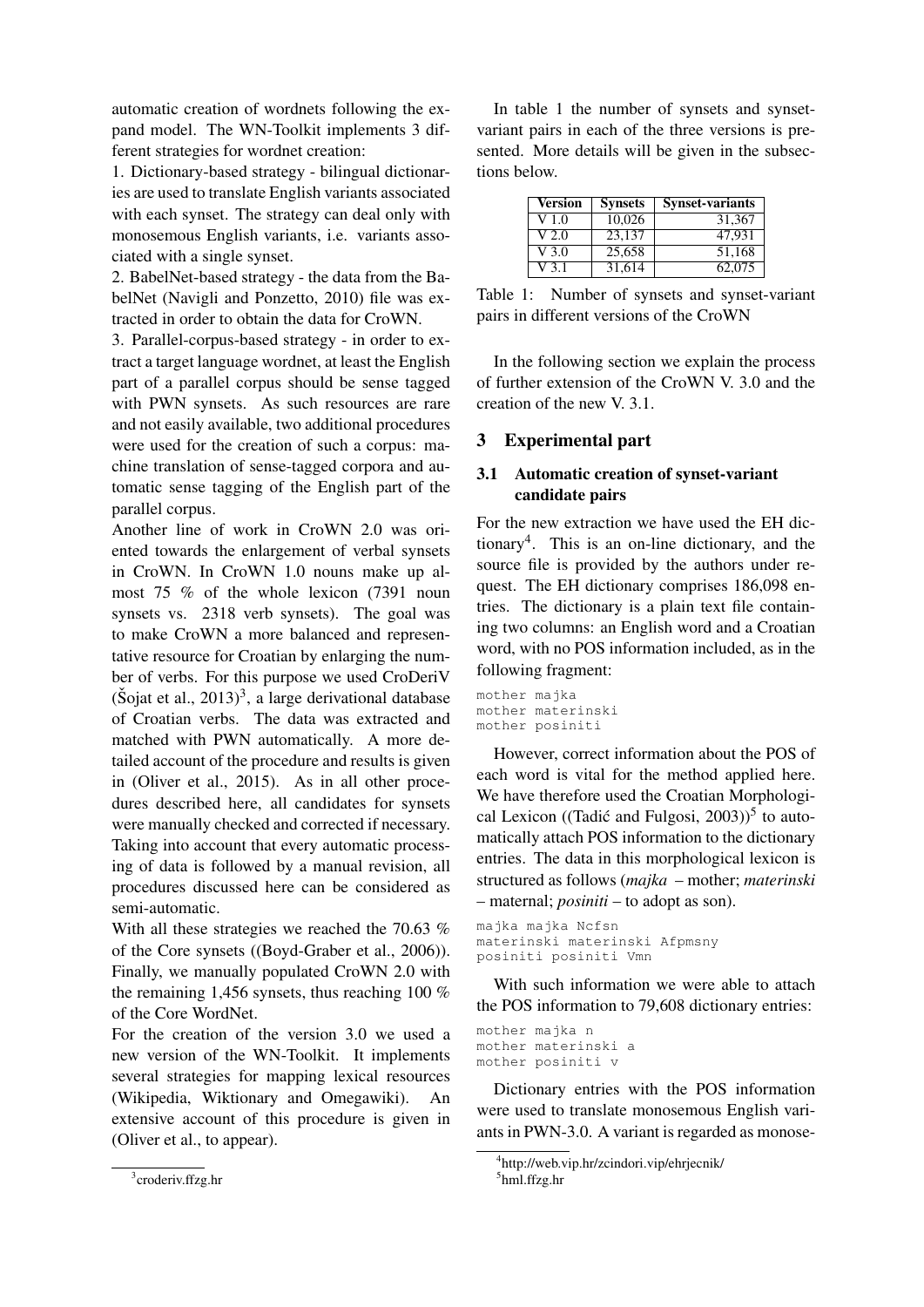mous, at least according to WordNet, if it is attached to a single synset. Table 2 shows the number of monosemous and polysemous variants in WordNet for each POS:

|      | Noun    | Verb   | Adj.   | Adv.  |
|------|---------|--------|--------|-------|
| All  | 117,798 | 11,529 | 21,479 | 4,481 |
| Mono | 101,863 | 6.277  | 16,503 | 3.748 |
| Poli | 15,935  | 5.252  | 4.976  | 733   |

Table 2: Monosemous and polysemous variants in PWN 3.0

The translation of the variants enabled the extraction of 62,353 Croatian synset-variant pairs. Table 3 displays the distribution by POS of the extracted data as well as the results of automatic evaluation. The evaluation was performed by comparing the extracted synset-variant pair with CroWN 3.0. In section 3.2.2 a more detailed evaluation is presented.

|      | Extract. | Eval.  | Correct | $\mathcal{O}_0$ |
|------|----------|--------|---------|-----------------|
| A11  | 62,353   | 30,123 | 9,357   | 31.06           |
| Noun | 33,451   | 17,829 | 5,803   | 32.55           |
| Verb | 14,230   | 8,754  | 2,695   | 30.79           |
| Adj. | 14,048   | 3,277  | 794     | 24.23           |
| Adv. | 624      | 263    | 65      | 24.71           |

Table 3: Extracted synset-variant pairs by POS and automatic evaluation figures

The automatically calculated precision values are low, about 31%. As the numbers indicate, there are 30,123 synset-variant pairs that were evaluated since they are present in the CroWN 3.0 versus 32.230 instances that could therefore not be evaluated. Further, 20,766 synset-variant pairs were evaluated as incorrect. A candidate is marked as incorrect if we have some variant for the given synset in the CroWN 3.0, but no the extracted variant. This extracted variant can be correct, but not present in the CroWN. The subset of pairs evaluated as incorrect can be also manually revised.

#### 3.2 Manual revision and completion

In order to further evaluate the automatically extracted Croatian synset-variant pairs, all the results were revised by hand. During this timeconsuming task we wanted to maximize our contribution and to expand CroWN as much as possible. Our revision was hence divided into several steps. First, non-evaluated candidates and

candidates automatically evaluated as incorrect were set apart and evaluated in separate actions. Further, both sets of extracted Croatian synsetvariant pairs were arranged according to PWN synset-IDs. Meaning definitions provided for PWN snysets were used as a criterion to evaluate candidates as correct or incorrect. In other words, each candidate was marked either as correct or incorrect on the basis of meaning definitions from PWN. During this process we were adding one or more Croatian variant pairs whenever it was possible. Finally, if none of the candidates for a particular synset was correct, we added new synset-variant pairs by hand as well.

#### 3.2.1 Problems for the automatic approach

Manual evaluation of candidates revealed several problematic cases for the automatic method of expansion applied here. Problems that we faced regard to several aspects:

1. Problems that result from linguistic features of Croatian and American English as well as cultural differences that are reflected in conceptualization and lexicalization. One of the problems that we faced is related to the processing of multi-word expressions. For example, one of the senses of the noun *wall* in PWN is defined as *"a difficult or awkward situation"*. This candidate was translated with Croatian *zid*, a wall (as in *brick wall*). The problem for this and similar examples is that the Croatian noun is normally used in this sense only in idioms, e.g. *naici na zid, naći se pred zidom*. In other words, English synsets list literals that are used only as parts of idioms or phrasemes in Croatian.

2. Besides, several problems resulted from the fact that Croatian collocations composed of adjectives and nouns, e.g. *genska ekspresija*, generally act as a single semantic unit, whereas in English synsets only a noun is listed as a literal. Unlike in English, in many cases Croatian candidates were obligatory multi word expressions.

3. Further, we came across numerous cases in which PWN literals cannot be lexicalized in Croatian due to its morphological properties. Although derivation of nouns from verbs is common in Croatian, it is not possible for numerous PWN literals (e.g. there are no derivatives for *skidder, slider, slipper* defined as *"a person who slips or slides because of loss of traction"* and *chew, chaw, cud, quid, plug, wad* defined as *"a wad of*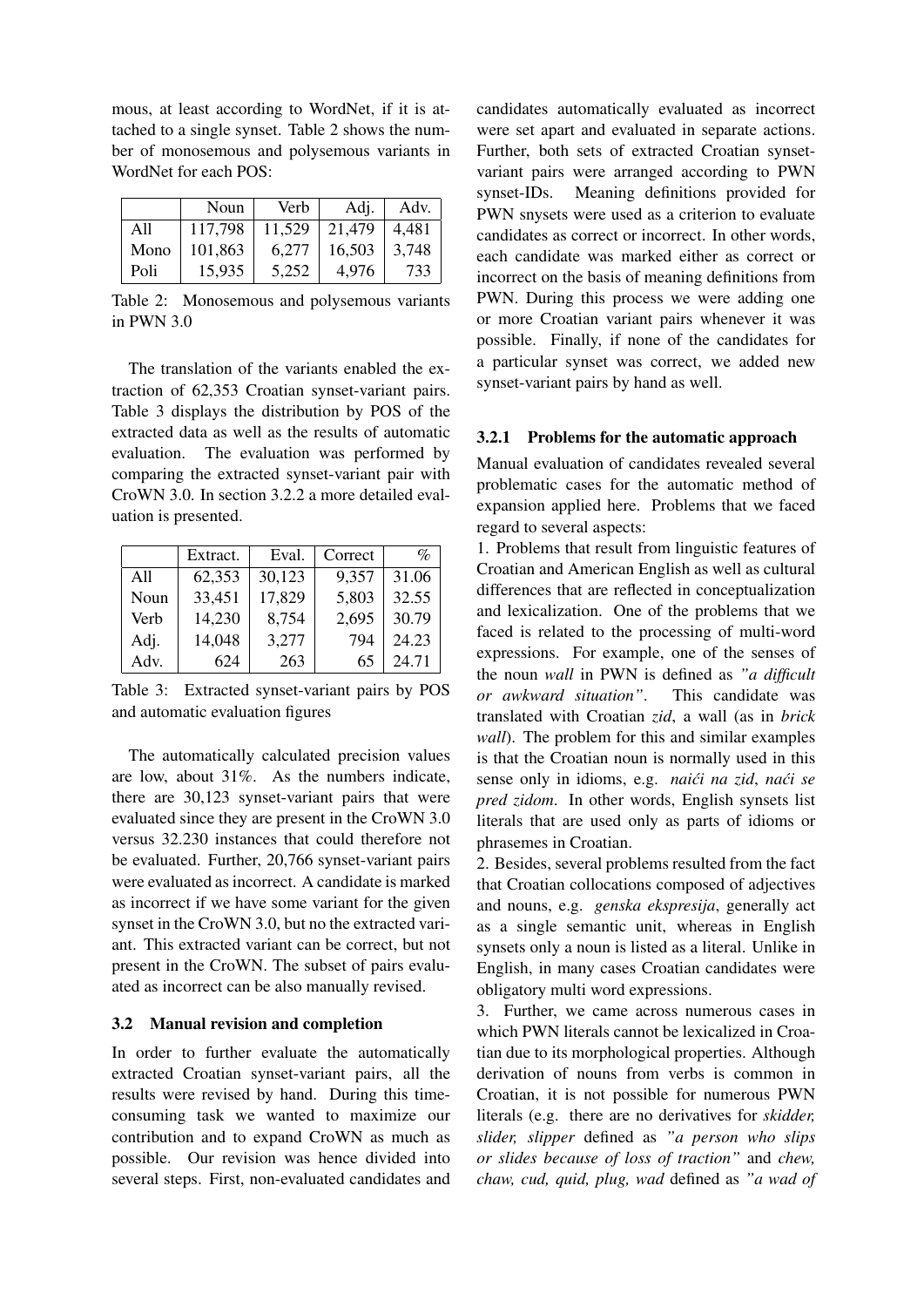#### *something chewable as tobacco"*).

4. We also found several examples when concepts represented by PWN literals are lexicalized with completely other lexical means. For example, the closest relatives of the PWN literal *near miss* defined as *"an accidental collision that is narrowly avoided"* are various Croatian verbal idioms, e.g. *promašiti za dlaku, izbjeći za malo*, *"miss by a hair's breadth"* etc.

5. Some concepts from PWN do not exist at all in Croatian, e.g. *dictator*, as *"a speaker who dictates to a secretary or a recording machine"*, or *show-stopper, showstopper, stopper* as *"an act so striking or impressive that the show must be delayed until the audience quiets down"*. Since we could not come up with a better solution, in CroWN 3.1 we marked such examples with the tag GAP. The same mark was used for numerous expressions denoting concepts from various domains characteristic almost exclusively for the US. Problems that result from cultural differences pertain to specific terms used in stock market, the US legal system, sports as baseball and American football, cuisine etc. For example, PWN literals *bomber, submarine, torpedo* denote the same type of sandwich eaten in the US. The meaning definition for this synset points out that different names are used in different sections of the United States. Such words are almost impossible to translate or adapt without additional explanations. Candidates from this group exclusively belong to the non-evaluated part of the obtained candidates. The second group of problems pertains to differences between Croatian and English:

6. An issue that poses a challenge to the adopted expand model pertains to cases when PWN literals can be translated only with Croatian words of different POS. For example, adjectival synset containing the adjective *several* should be translated with the adverb *nekoliko*. Similarly, but not so often, PWN literals can be translated only with Croatian suffixoids, i.e. units that are neither words nor morphemes, e.g. –ology, -ism etc. E.g., the most accurate translation of the PWN's *stasis "an abnormal state in which the normal flow of a liquid (such as blood) is slowed or stopped"* is the Croatian suffixoid *-staza*, although word *zastoj* can be used. Further, parts of English compounds are also sometimes listed as literals, e.g. *wort* is defined as: *"usually used in combination: 'liverwort'; 'milkwort'"*, which makes the processing almost impossible.

7. PWN verbal literals referring to both causative and reflexive senses of English verbs are also higly problematic. In Croatian, as it is common in Slavic, these are different verbs and consequently different lemmas. Lemmas for reflexive verbs include the reflexive pronoun *se* (e.g. *otopiti se* 'to become melted'), whereas causatives do not cooccur with *se* (e.g. *otopiti* 'to melt'). Such cases pose a challenge for the construction of verbal synsets in CroWN. On top of that, there is group of reflexive verbs that co-occur with the so-called reflexive particle *se* (e.g. *smijati se* 'to laugh'). As far as the discussed method of expansion is concerned, there were numerous cases when only infinitives were recognized, while reflexive pronouns or particles were missing.

8. Although phrasal verbs do not exist as a separate category according to Croatian grammars, based on the examples from CroWN, (Katunar et al., 2012) argue that they should be recognized and treated as such. In some cases, the meaning of verbs is altered by co-occurring prepositions, e.g. verb *drzati ˇ* 'to think' vs. *drzati do ˇ* 'to value'. The applied automatic approach can account only for infinitives, thus yielding incorrect candidates.

9. Finally, the problem with the automatic approach is that it relies on one-to-one translation and therefore offers all translation equivalents from the dictionary in all their senses. This usually results in one or more correct and one or more incorrect candidates per synset if the word in case is highly polysemous.

However, in many cases new candidates for the already existing synsets were offered, i.e. candidates omitted in previous versions of CroWN. The result is a more diversified language resource.

# 3.2.2 Evaluation of the methodology

The manual revision of the candidates facilitated the calculation of precision values for two subsets: the non-evaluated candidates and the candidates automatically evaluated as incorrect. Table 4 presents these values. They are similar (in the region of 30 %) as the values shown in table 3 for the automatic evaluation of the non-evaluated subset. The precision values for the incorrect subset are lower, as expected, but in this subset there are still about 15 % of correct synset-variant pairs.

In table 5 the number of synset-variant pairs for each POS for versions 3.0 and 3.1 are shown.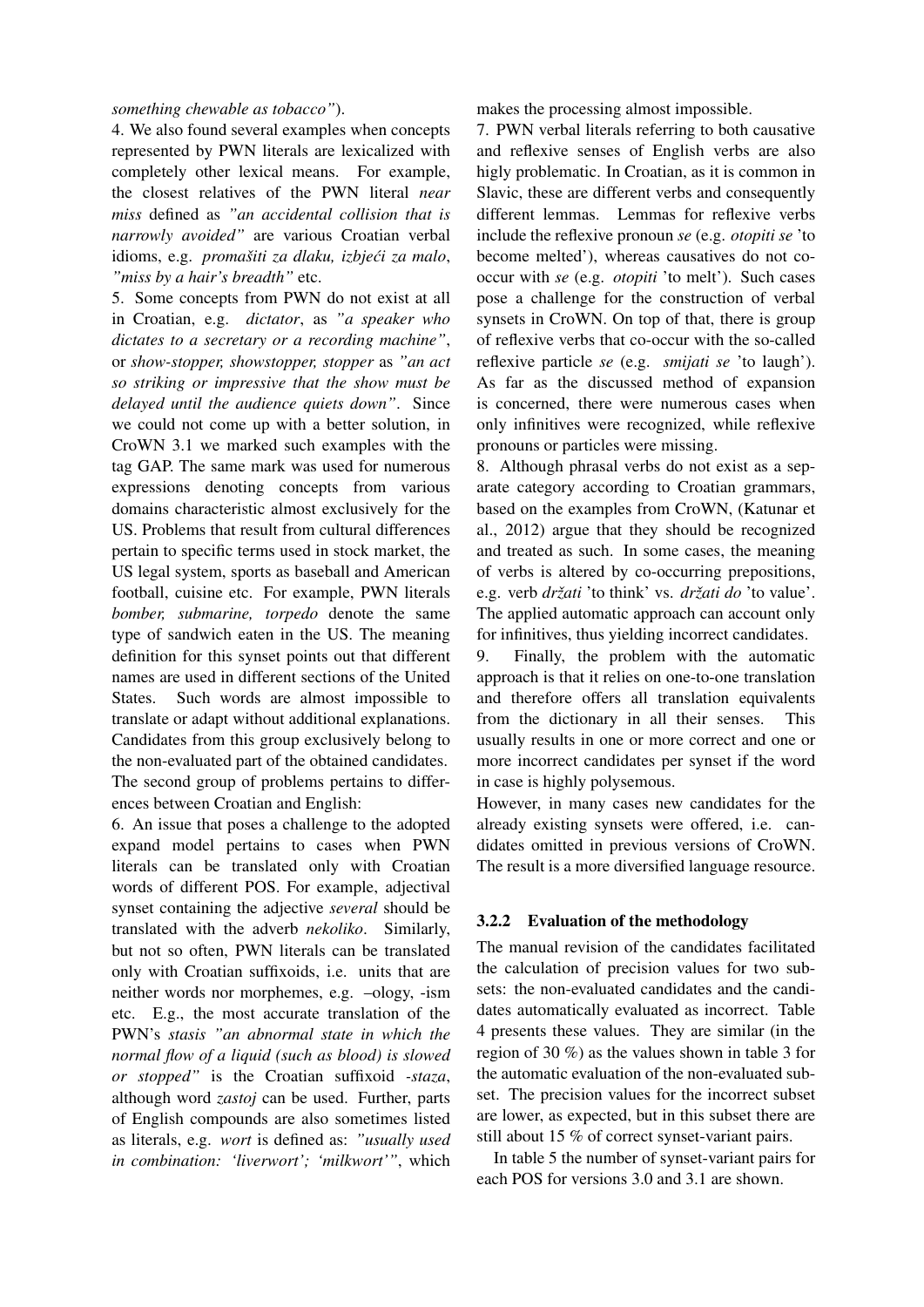| non-eval. $\vert$ 30.06 $\vert$           |  | 29.6   18.98   39.53 |  |
|-------------------------------------------|--|----------------------|--|
| incorrect   14.11   16.54   11.21   22.92 |  |                      |  |

Table 4: Precision figures for the manually evaluated subsets.

|              | 3.0    | 3.1    |
|--------------|--------|--------|
| <b>Nouns</b> | 30,240 | 38,951 |
| Verbs        | 17,913 | 18,645 |
| Adjectives   | 2,623  | 4,064  |
| Adverbs      | 415    | 415    |
| Total        | 51,191 | 62,075 |

Table 5: Number of synset-variant pairs in version CroWN 3.0 and 3.1.

Once all the new synset-variant pairs had been manually validated and corrected, we could calculate final values of precision for the applied methodology. In table 6, we present these figures, which are in fact very similar to the precision figures of the automatic evaluation in table 3.

|      | Extract. | Eval.  | Correct | Р.    |
|------|----------|--------|---------|-------|
| A11  | 62,353   | 46,774 | 14,682  | 31.39 |
| Noun | 33,451   | 30,802 | 9,880   | 32.08 |
| Verb | 14,230   | 10,111 | 2,969   | 29.36 |
| Adj. | 14,048   | 5,598  | 1,768   | 31,52 |
| Adv. | 624      | 263    | 65      | 24.71 |

Table 6: Extracted synset-variant pairs by POS and automatic evaluation figures

### 4 Conclusions and future work

The main goal of the experiment procedure described in this paper was to expand the CroWN 3.0 with a) new synsets, and b) new literals in the existing synsets. The development of CroWN is not financially supported on a regular basis, therefore automatic and semi-automatic procedures for its further expansion are particularly valuable. When dealing with large amount of data, it is easier to manually edit the results of the automatic extraction of candidates than to work from scratch.

The use of the EH dictionary has allowed us to further expand the Croatian Wordnet. In previous works we have used other free lexical resources (namely Omegawiki, Wiktionary and Wikipedia) and a similar methodology. The precision values obtained with EH are much lower that those obtained with other resources. The main reason is the size of the EH dictionary, which is much larger and provides a lot of translation equivalents for each English word. Some of these translation provide similar meaning that are not suitable for the construction of a wordnet.

## Acknowledgments

This research has been carried thanks to the project TUNER TIN2015-65308-C5-1-R (MINECO/FEDER, UE) and the short-term research support of the University of Zagreb.

#### References

- Jordan Boyd-Graber, Christiane Fellbaum, Daniel Osherson, and Robert Schapire. 2006. Adding dense, weighted connections to wordnet. In *Proceedings of the 3rd International WordNet Conference*, pages 29–36. GWC.
- Daniela Katunar, Matea Srebačić, Ida Raffaelli, and Krešimir Šojat. 2012. Arguments for Phrasal Verbs in Croatian and Their Influence on Semantic Relations in Croatian WordNet. In *Proceedings of the LREC 2012*, pages 33–39. ELRA, Istanbul.
- Roberto Navigli and Simone Paolo Ponzetto. 2010. BabelNet: building a very large multilingual semantic network. In *Proceedings of the 48th Annual Meeting of the ACL*, ACL '10, pages 216–225, Stroudsburg, PA, USA. ACL. ACM ID: 1858704.
- Antoni Oliver, Krešimir Šojat, and Matea Srebačić. 2015. Enlarging the Croatian WordNet with WN-Toolkit and Cro-Deriv. In *RANLP*, pages 480–487.
- Antoni Oliver, Krešimir Šojat, and Matea Srebačić. 2016. Automatic expansion of Croatian Wordnet. In Sanda Lucija Udier and Kristina Cergol Kovačević, editors, Metodologija i primjena lingvističkih is*traživanja*, pages 171–185. Zagreb.
- Antoni Oliver, Krešimir Šojat, and Matea Filko. to appear. The Croatian WordNet: CroWN 3.0. *Linguistic Issues in Language Technology - LILT. Special Issue on Linking, Integrating and Extending Wordnets*, 10.
- Antoni Oliver. 2014. WN-Toolkit: Automatic generation of WordNets following the expand model. In *Proceedings of the 7th GWC*, Tartu, Estonia.
- Ida Raffaeli, Bekavac Božo, Željko Agić, and Marko Tadić. 2008. Building Croatian WordNet. In Pro*ceedings of the 4th GWC*, Szeged, Hungary.
- Krešimir Šojat, Matea Srebačić, and Vanja Štefanec. 2013. CroDeriV and the morphological analysis of Croatian verb. *Suvremena lingvistika*, 75:75–96.